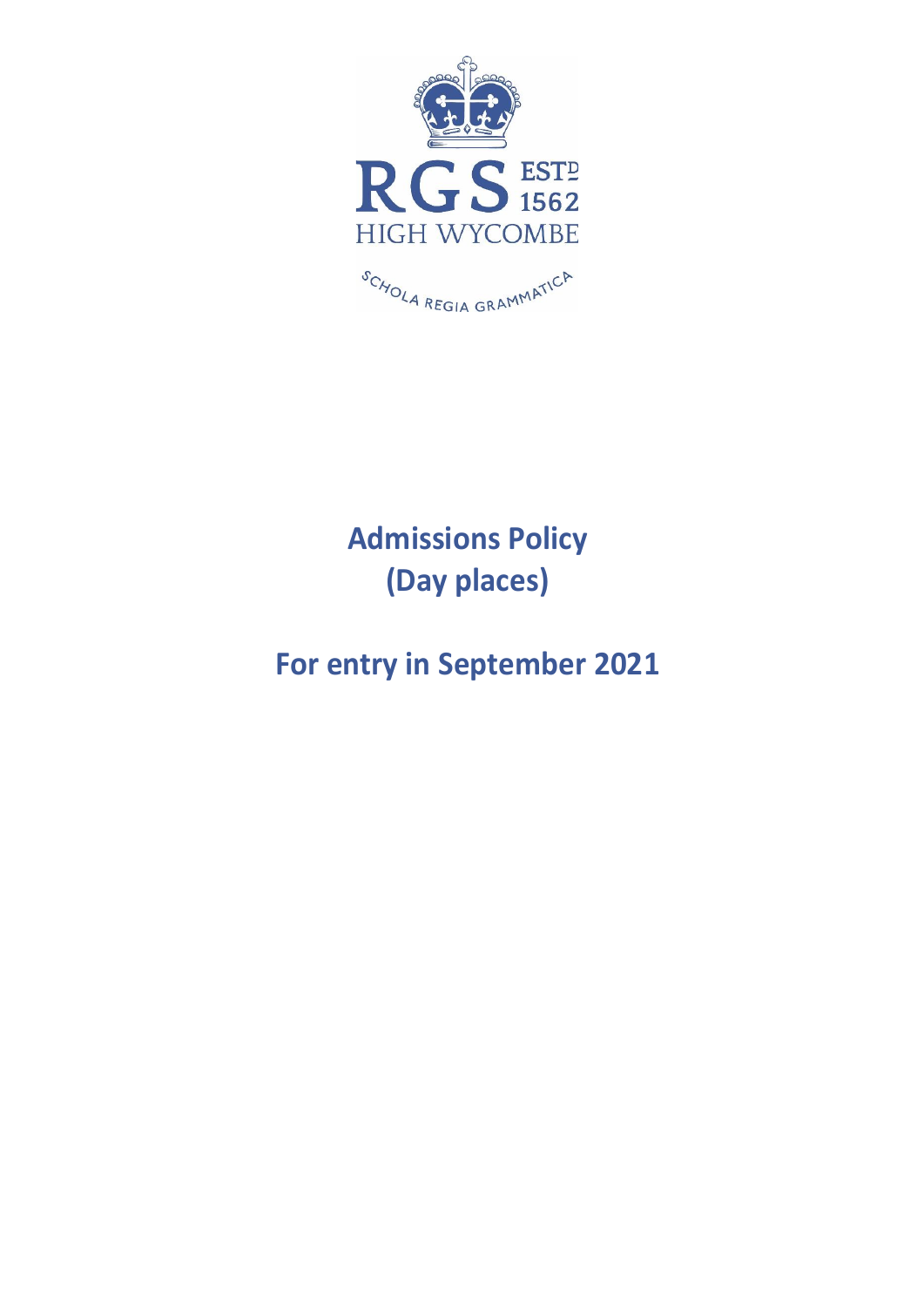#### **ADMISSIONS POLICY (DAY PLACES) 2021**

The admissions policy for The Royal Grammar School follows the Co-ordinated Admission Scheme for Secondary Schools in the Area of Buckinghamshire Council Local Authority unless stated. This will be referred to as The County Scheme. The County Scheme is available on the Buckinghamshire Council websit[e www.buckscc.gov.uk](http://www.buckscc.gov.uk/) or click [here](https://www.buckscc.gov.uk/services/education/school-admissions/moving-up-to-secondary-school/) for a link. Parents wishing to apply to the school should also read this policy in conjunction with the Parents' Guide "Moving up to Secondary School", which is published by the Council in May of each year. Please note that RGS also offers boarding places for qualified boys. Please see our Admissions Policy (Boarding) for information.

#### **1.0 ADMISSION NUMBERS**

1

The Planned Admission Number for Years 7 – 11 is **182** day places and **10** boarding places. 1

For Year 12, there will be **30** additional places for students who have fulfilled the entry requirement, in addition to students from the school's own Year 11 who have fulfilled the entry requirement.

### **2.0 11+ ADMISSION (YEAR 7 IN SEPTEMBER 2021)**

Boys are eligible to be considered for admission to the Royal Grammar School, High Wycombe, in Year 7 if they meet the required qualifying score of 121 in the Buckinghamshire Secondary Transfer Test (STT) or have been deemed qualified by a Selection Review Panel (or, in exceptional circumstances, an Admissions Appeal).

Boys sit two test papers in the Autumn of the year prior to proposed admission. Boys sit both papers on the same day. Each test paper is approximately 60 minutes in length including an introduction and practice examples. The STT assesses verbal, non-verbal and mathematical skills. The child's scores in each of the three skills areas are agestandardised to ensure boys are placed on an equal footing regardless of when their birthday falls in the year. The three age-standardised scores are then added together to give the child's Secondary Transfer Test Score (STTS). Boys need an STTS of 121 or more in order to automatically qualify for a grammar school place.

Registration for testing is automatic for boys who attend Buckinghamshire Primary schools unless the parent expressly withdraws their child from testing. In all other cases, including where boys attend independent schools in Buckinghamshire and non-Buckinghamshire Primary schools, an application for testing should be made to Buckinghamshire Council, the Test Administrator for all the Buckinghamshire Grammar Schools, by 25 June 2020. In addition, all applicants must notify their home Local Authority of their preference for the school prior to the closing date of 31 October 2020.

Parents of any child who does not achieve the qualifying score of 121 may apply for a Selection Review if they believe that their child would have met the qualifying score but for particular circumstances regarding their participation in the selection testing process. The Selection Review will be carried out by a panel comprising serving Secondary and Primary Headteachers, supported by a clerk. The Panel will consider each written application received and, where appropriate, will obtain advice from an Educational Psychologist prior to making a decision. The Selection Review process will take place before places are allocated and boys who are deemed qualified by the panel will be eligible for admission to any of the Buckinghamshire grammar schools.

After places have been allocated, parents will be entitled to make representations to an Independent Appeal Panel if their child has been refused admission because the school is full. The Royal Grammar School High Wycombe has contracted Buckinghamshire Council to manage appeals on the school's behalf.

(An Independent Appeal Panel hearing will not ordinarily carry out a full review of a pupil's capacity to qualify in the Secondary Transfer Test as that process should have taken place at the Selection Review.)

*<sup>1</sup> In the event of under-subscription for boarding places, vacant places may be converted to day places.*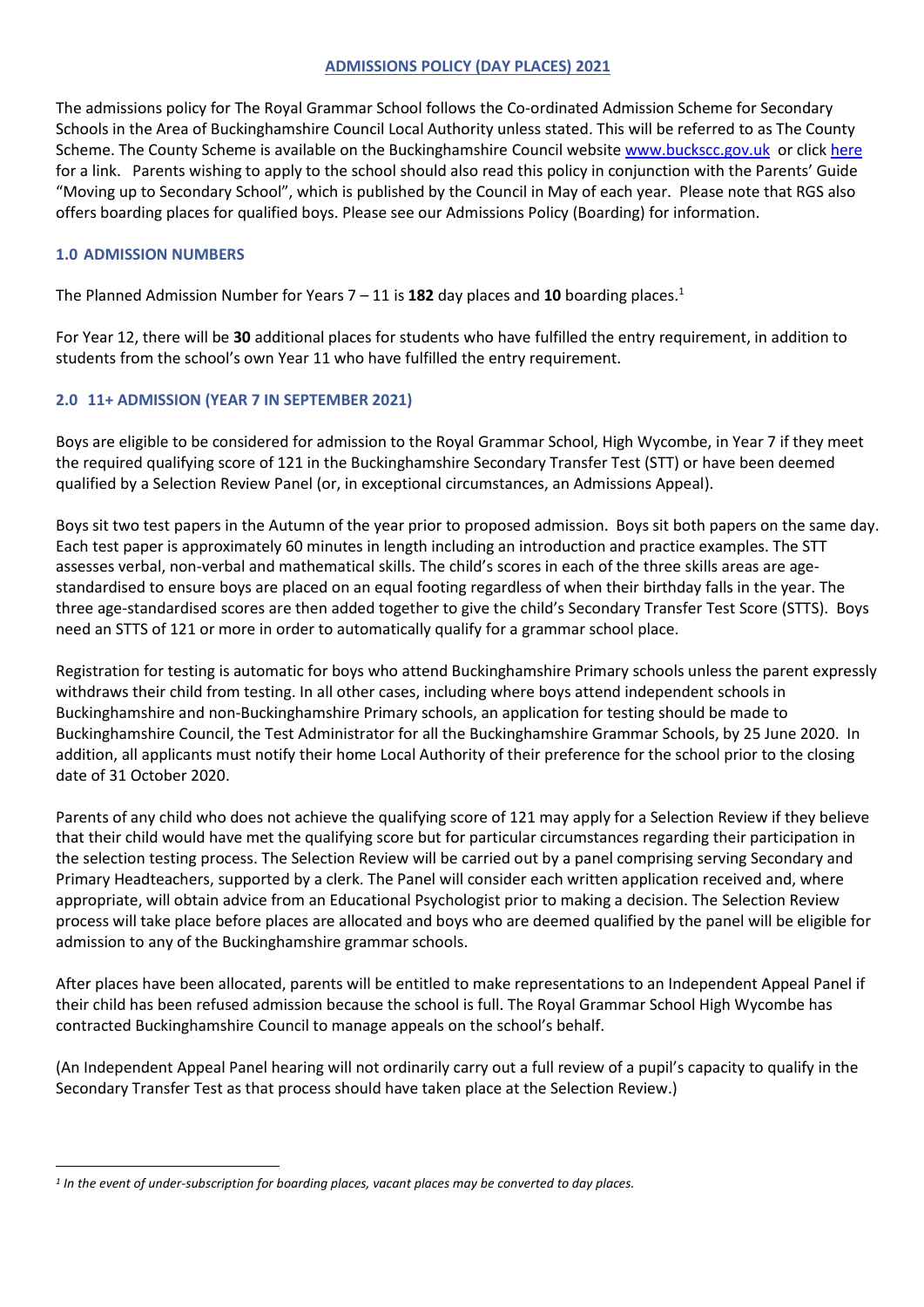#### *2.1 11+ Admission Over-subscription Criteria*

Where eligible applications for admission exceed the number of places available, the following criteria will be applied in the order set out below to decide which student to admit.

Boys who qualify and who have a statement of Special Educational Needs that names the school will be admitted prior to the application of the over-subscription criteria.

- 1. Looked after and previously looked after boys.<sup>2</sup>
- 2. Boys living in the catchment area<sup>3</sup> of the school who qualify for Free School Meals. Boys must be in receipt of FSM on the date that registration for testing closes (31 October). Evidence will be required.
- 3. Brothers of boys who are on the roll of the school at the time an application is made, and who are expected to be on the roll of the school at the time of the proposed admission.<sup>4</sup>
- 4. Boys living in the catchment area of the school.  $3$
- 5. Sons of a member of staff where a) the member of staff has been employed at the school for two or more years at the time at which the application for admission to the school is made, and/or b) the member of staff is recruited to fill a vacant post for which there is a demonstrable skill shortage.
- 6. Once the rules have been applied, any further places will be offered in distance order using straight line distance between the family's normal home address and the nearest pupil entrance to the school offering the closest first (adopted County scheme).

Where the distance criterion produces an absolute tie, each boy will be admitted.

#### *2.2 Waiting List*

 $\overline{a}$ 

If any vacancies arise between National Offer Day ( $1<sup>st</sup>$  March) and 31<sup>st</sup> October of the same year, first priority will be given to those on the waiting list managed by Buckinghamshire Council through the County Scheme. Each child added to the waiting list will require the list to be ranked again in line with the published over-subscription criteria. From 1st November until the annual round of testing (January / February), a waiting list will be maintained by the Royal Grammar School for admissions into Year 7. If places become available during that period, or for the beginning of the following academic year, admissions will be handled in accordance with the Late Transfer Procedure outlined below.

If parents decline an offer of a place, they may subsequently re-join the waiting list. The boy's name will be added onto the end of the waiting list as extant at the time of the application to re-join. This will apply until the next round of testing, when such a candidate will need to be re-tested and the waiting list is then renewed.

*<sup>2</sup> Looked after children are children in the care of local authorities as defined by Section 22 of the Children Act 1989, and in public care at the time of application to a school. Previously looked after children were looked after, but ceased to be so because they were adopted (or became subject to a residence order or special guardianship order).*

*<sup>3</sup> The catchment area of the school is defined in the County Scheme as illustrated on the Council's website [www.buckscc.gov.uk](http://www.buckscc.gov.uk/) – it can also be found [here.](http://rgshw.com/userfiles/rgshw/Royal_Grammar_School_catchment_2017.pd)*

*<sup>4</sup> "Brother" means one of two (or more) children who have one or more parent in common, or any other child (including an adopted child) who lives permanently at the same address, and for whom the parent also has parental responsibility.*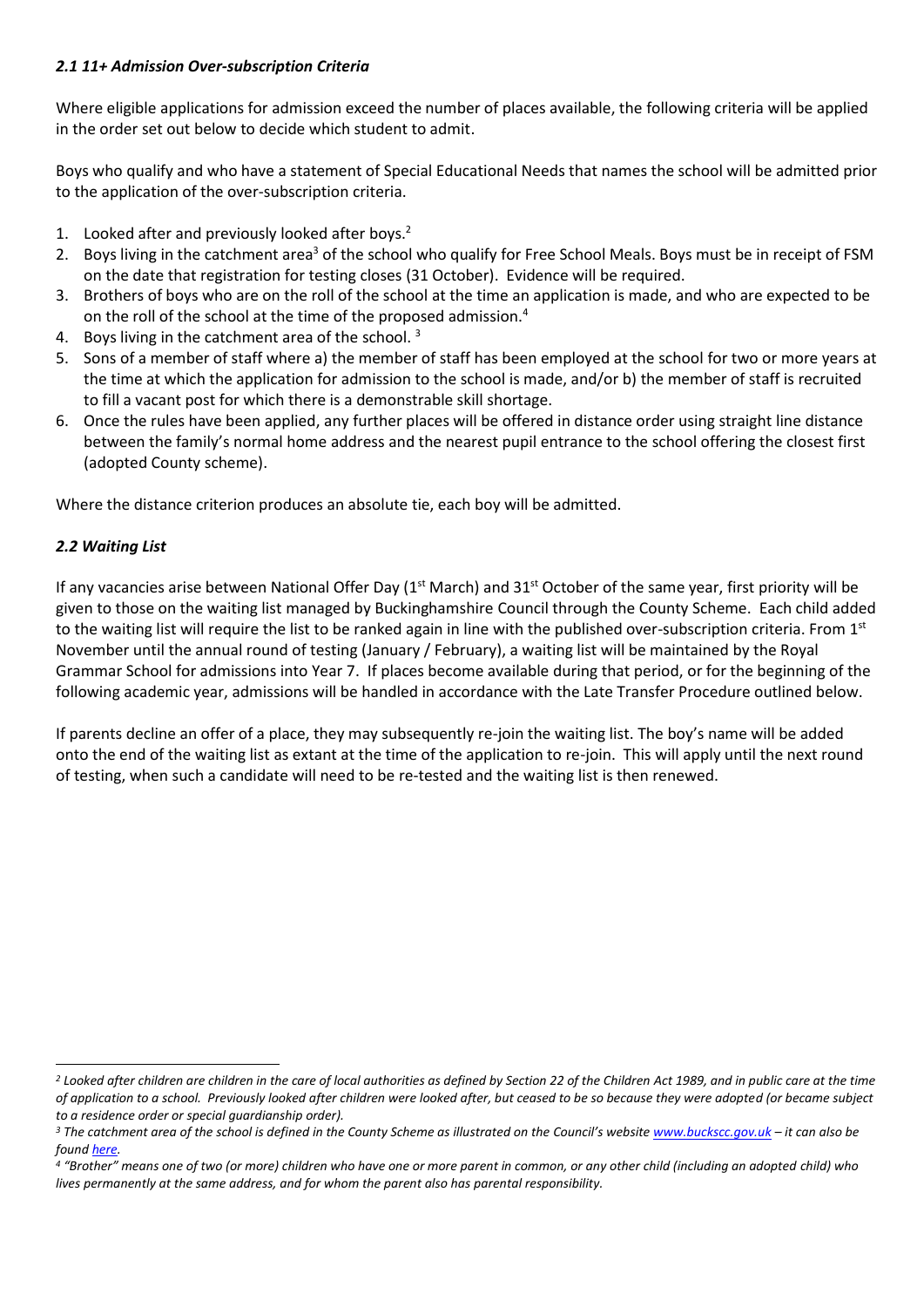#### **3.0 LATE TRANSFER PROCEDURE**

**Information**: *The School has exceeded its planned admission number (PAN) in September 2020 (Year 7). As there are already 210 boys planned for this year group, we will not be scheduling a testing round for Year 8 commencing 2021.*

*Admission to Years 9 and 10 (and to Year 7 from 1st November each academic year) will be handled in accordance with the school's Late Transfer Procedure. Only in exceptional cases will any place be offered in Year 10 starting after September, or at any time in Year 11, because of the nature of GCSE courses, even when the year group is below the Planned Admission Number.*

#### *3.1 Testing Criteria*

The academic eligibility of candidates seeking admission under the school's Late Transfer Procedure will be assessed through curriculum-based tests in English and Mathematics for Years 7-10. Candidates will be required to achieve a minimum standard in each of the tests in order to be considered for admission, determined by a pass mark.

#### *3.2 September Admission*

Boys seeking admission to Years 9 and 10 at the start of the next academic year will need to apply to sit tests in the Annual Testing Round. This is organised by the school and will take place in January / February of the calendar year in which admission is sought in September. The deadline for registration for the tests will be the second Monday in January of the same year. Evidence of normal home address will be required.

#### *3.3 Immediate Admission*

Boys who have moved into the local area and are seeking admission into the school before the next Annual Testing Round may apply for immediate admission to Years 7, 8 or 9 and will be tested as soon as reasonably possible. Evidence of normal home address will be required.

#### *3.4 Late Transfer Over-subscription Criteria*

Where eligible applications for admission exceed the number of places available, the following criteria will be applied in the order set out below to decide which student to admit.

Boys who meet the minimum qualifying standard and who have a statement of Special Educational Needs or Education, Health and Care Plans (EHCP) that names the school will be admitted prior to the application of the oversubscription criteria.

- 1. Looked after and previously looked after boys.<sup>2</sup>
- 2. Boys living in the catchment area<sup>3</sup> of the school who qualify for Free School Meals. Boys must be in receipt of FSM on the date that registration for testing closes (11 January 2021). Evidence will be required.
- 3. Brothers of boys who are on the roll of the school at the time an application is made, and who are expected to be on the roll of the school at the time of the proposed admission.<sup>4</sup>
- 4. Boys living in the catchment area of the school.<sup>3</sup>

\_\_\_\_\_\_\_\_\_\_\_\_\_\_\_\_\_\_\_\_\_\_\_\_\_\_\_

- 5. Sons of a member of staff where a) the member of staff has been employed at the school for two or more years at the time at which the application for admission to the school is made, and/or b) the member of staff is recruited to fill a vacant post for which there is a demonstrable skill shortage.
- 6. Once the rules have been applied, any further places will be offered in distance order using straight line distance between the family's normal home address and the nearest pupil entrance to the school offering the closest first (adopted County scheme).

*<sup>2</sup> Looked after children are children in the care of local authorities as defined by Section 22 of the Children Act 1989, and in public care at the time of application to a school. Previously looked after children were looked after, but ceased to be so because they were adopted (or became subject to a residence order or special guardianship order).*

*<sup>3</sup> The catchment area of the school is defined in the County Scheme as illustrated on the Council's website [www.buckscc.gov.uk](http://www.buckscc.gov.uk/) – it can also be found [here.](http://rgshw.com/userfiles/rgshw/Royal_Grammar_School_catchment_2017.pd)*

*<sup>4</sup> "Brother" means one of two (or more) children who have one or more parent in common, or any other child (including an adopted child) who lives permanently at the same address, and for whom the parent also has parental responsibility.*